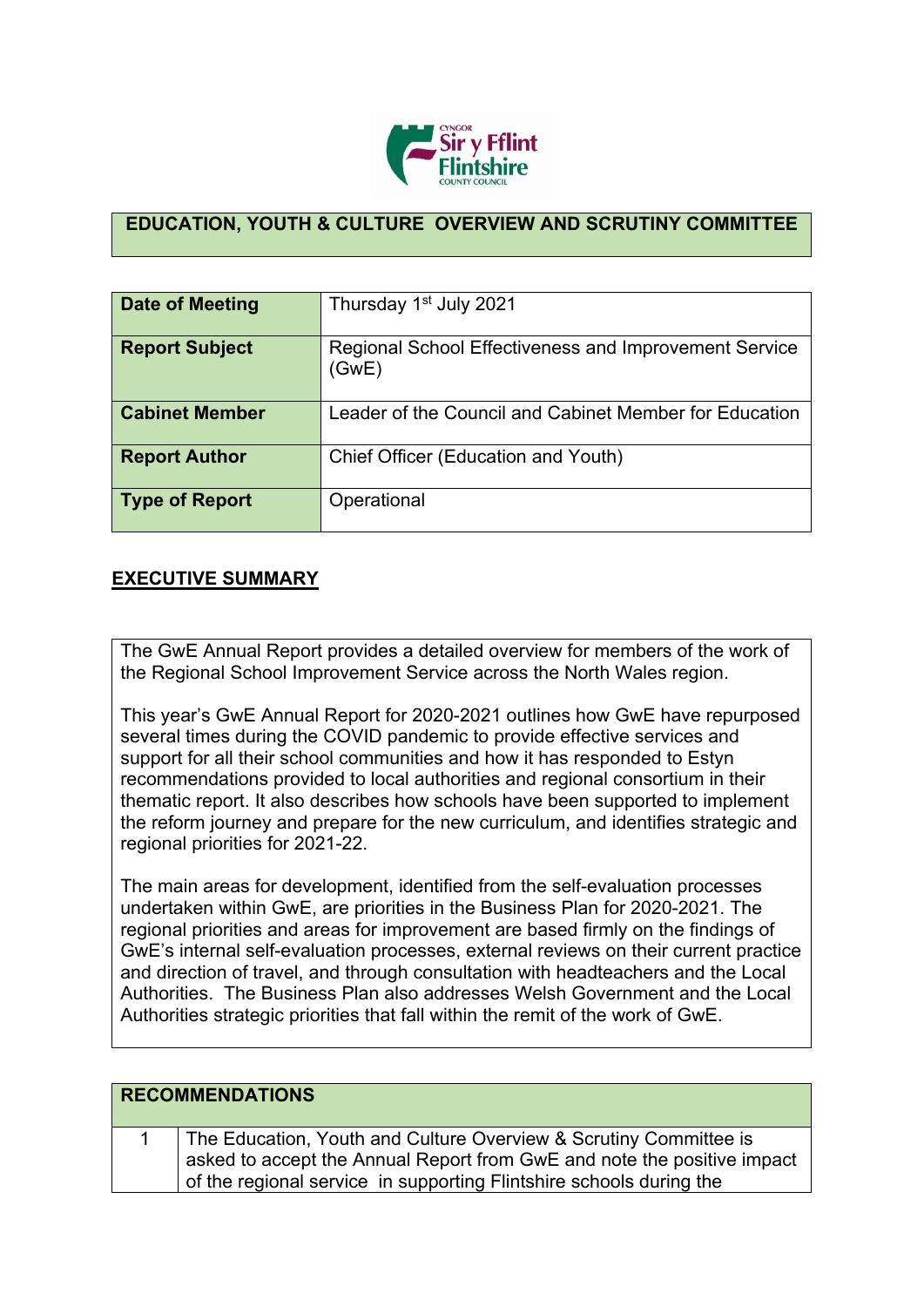pandemic and in their ongoing preparations for the implementation of the new Curriculum for Wales.

## **REPORT DETAILS**

| 1.00 | <b>EXPLAINING THE GWE ANNUAL REPORT FOR 2020-2021</b>                                                                                                                                                                                                                                                                                                                                                                                                                                                                                                                                                                                                                                                                                                                                                                                                                                                         |
|------|---------------------------------------------------------------------------------------------------------------------------------------------------------------------------------------------------------------------------------------------------------------------------------------------------------------------------------------------------------------------------------------------------------------------------------------------------------------------------------------------------------------------------------------------------------------------------------------------------------------------------------------------------------------------------------------------------------------------------------------------------------------------------------------------------------------------------------------------------------------------------------------------------------------|
| 1.01 | The GwE annual report provides an overview of the following areas:<br>1. Background and context<br>2. GwE work programme<br>3. Main impact of GwE work during Covid-19 Pandemic<br>4. Estyn Thematic Review: Local authority and regional consortia support<br>for schools and PRUs in response to COVID-19<br>5. GwE response to Estyn recommendations from thematic report<br>6. Support during the pandemic that has provided growth points in<br>preparation for the new curriculum<br>7. Business matters<br>8. Business plan priorities for 2021-2022                                                                                                                                                                                                                                                                                                                                                   |
| 1.02 | GwE's strategic priorities for improvement in 2021-2022 are:<br>1. Curriculum and Assessment - supporting a national curriculum with<br>equity and excellence at its core that sets high standards for learners<br>2. Developing a high quality education profession - improving the<br>teaching and learning in our schools<br>3. Leadership - supporting inspirational leaders working collaboratively to<br>raise standards and includes future leadership and professional<br>networks<br>4. Strong and inclusive schools - committed to excellence, equity and<br>wellbeing<br>5. Supporting a self-improving system - supporting a system where<br>the education profession have the skills, capacity and agency to<br>continually learn and improve their practice<br>6. Business - ensure that GwE has strong governance and effective<br>business operational support that provides value for money. |

| 2.00 | <b>RESOURCE IMPLICATIONS</b>                                                                                              |
|------|---------------------------------------------------------------------------------------------------------------------------|
| 2.01 | There are no financial implications arising from this report. GwE will<br>operate within the current financial resources. |

| 3.00               | <b>IMPACT ASSESSMENT AND RISK MANAGEMENT</b>                         |
|--------------------|----------------------------------------------------------------------|
| $\vert 3.01 \vert$ | Risks related to schools are managed through the appropriate risk    |
|                    | management processes both within GwE and within the Local Authority. |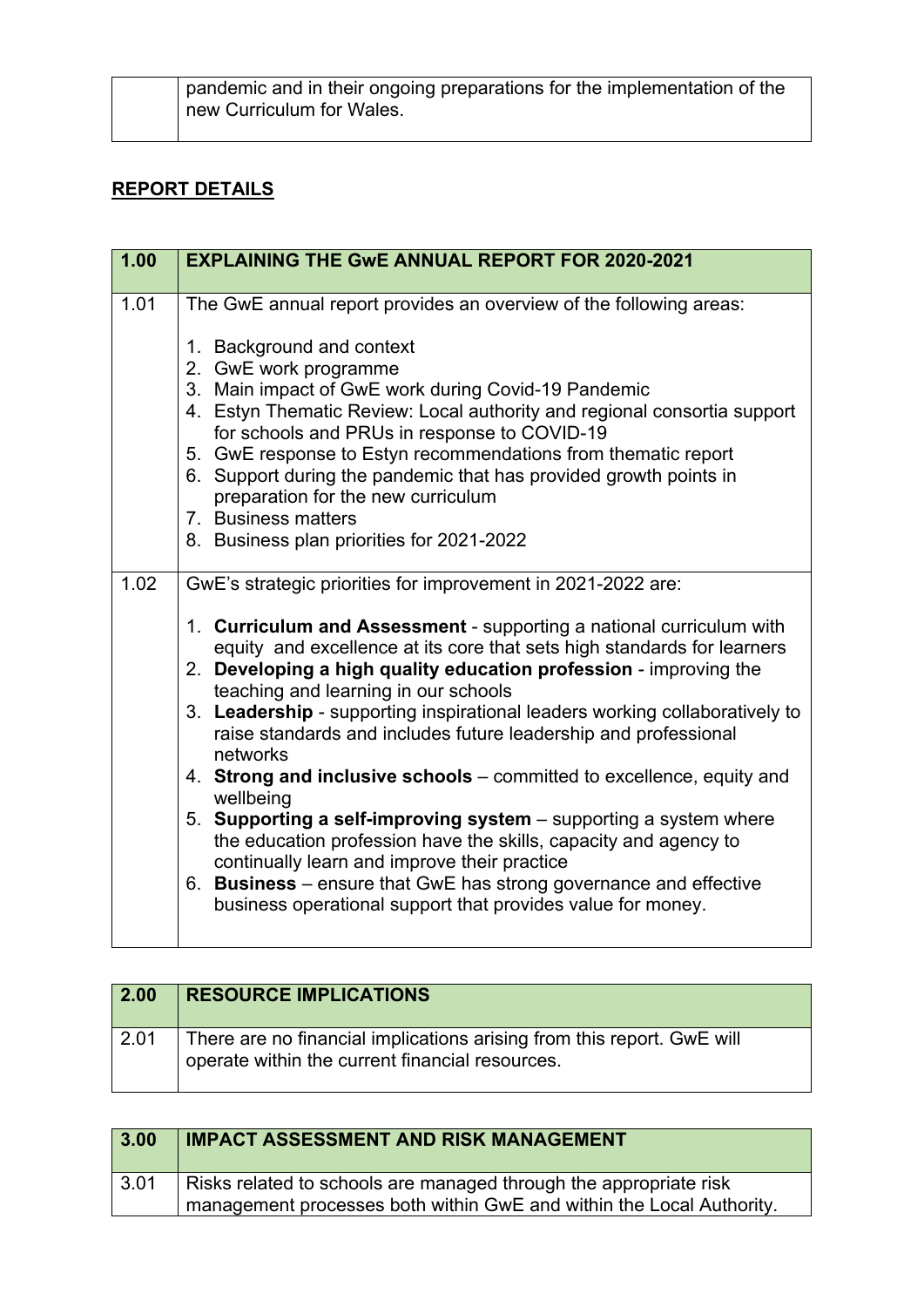| 4.00 | <b>CONSULTATIONS REQUIRED/CARRIED OUT</b>                                                                                                                                              |
|------|----------------------------------------------------------------------------------------------------------------------------------------------------------------------------------------|
| 4.01 | Regular discussions are held with GwE Management Board which<br>comprises of the Senior Management Team of GwE and the six Chief<br>Education Officers of the North Wales authorities. |

| 5.00 | <b>APPENDICES</b>                                                                                                                                                            |
|------|------------------------------------------------------------------------------------------------------------------------------------------------------------------------------|
| 5.01 | <b>Appendix 1 to this Scrutiny report</b><br>GwE Annual Report 2020-2021 Flintshire                                                                                          |
|      | <b>GwE Appendices to their report</b><br><b>Appendix 1</b><br>Estyn report: 'Local authority and regional consortia support for schools<br>and PRUs in response to COVID-19' |
|      | <b>Appendix 2</b><br>Estyn letter: 'GwE's work to support schools and PRUs: March-August<br>2020 / From September 2020'                                                      |
|      | <b>Appendix 3</b><br>'Journey to 2022' which was published in October 2020 and co-created by<br>Estyn, the 4 regions and Welsh Government                                    |
|      | <b>Appendix 4</b><br><b>Curriculum for Wales Professional Learning Timeline</b>                                                                                              |
|      | <b>Appendix 5</b><br>The Reform Journey - Think Pieces                                                                                                                       |

| 6.00 | LIST OF ACCESSIBLE BACKGROUND DOCUMENTS                                                             |
|------|-----------------------------------------------------------------------------------------------------|
| 6.01 | <b>Cwricwlwm i Gymru</b><br>https://hwb.gov.wales/cwricwlwm-i-gymru/<br><b>Curriculum for Wales</b> |
|      | https://hwb.gov.wales/curriculum-for-wales/                                                         |

| 7.00 | <b>CONTACT OFFICER DETAILS</b>                                                                                                 |
|------|--------------------------------------------------------------------------------------------------------------------------------|
| 7.01 | <b>Contact Officer:</b> Arwyn Thomas, GwE Managing Director<br>Telephone: 01492 806115<br>E-mail: ArwynThomas@gwegogledd.cymru |
|      | <b>Contact Officer:</b> Vicky Barlow, Senior Manager for School Improvement<br>Telephone: 01352 704019                         |